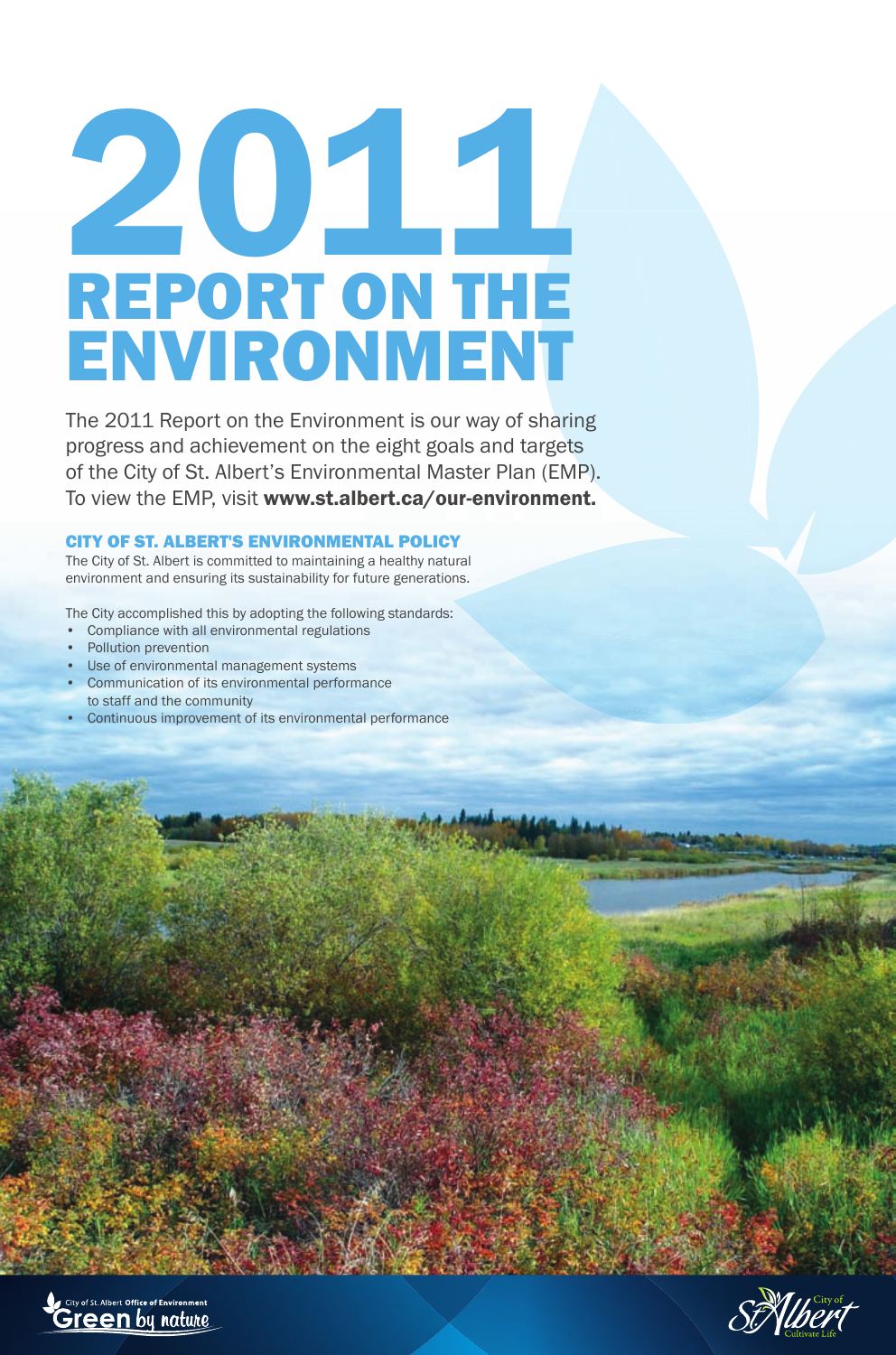

#### GOAL: MAINTAIN AIR QUALITY

#### Where are we now?

Alberta Environment and Water classifies St. Albert's air quality as 'good,' although they have noted that the levels of ozone and particulates are approaching excessive levels for National Air Quality Standards.

#### Where do we want to be?

Target:

Establish an air quality monitoring station in St. Albert.

#### How are we reaching our target?

As a member of the Alberta Capital Airshed Alliance, the City is working to finalize report recommendations for a regional air quality monitoring system. The report recommends St. Albert as a priority for a continuous air quality monitoring station. To determine the best location for a permanent station and start collecting baseline data, initiation of a temporary or season air quality monitoring project in St. Albert is recommended.

In 2011, Alberta Environment and Water and the federal government partnered to provide Albertans with an Air Quality Health Index (AQHI), a web tool that provides a number from 1 to 10+ to indicate the level of health risk associated with the local air quality. The higher the AQHI number the greater the health risk. For more information, visit *www.environment.alberta.ca.*

#### GOAL: REDUCE NON-RENEWABLE ENERGY CONSUMPTION AND GREENHOUSE GAS (GHG) EMISSIONS

#### Where are we now?

• Baseline information (2008) was calculated in 2010 through the Greenhouse Gas Emissions Inventory Project. Based on recommendations from this report, community emissions are calculated every three to five years and corporate (City) emissions are calculated every year. To view the full inventory and forecast document, visit *www.stalbert.ca/greehouse-gas-emissions.*

In 2011, the City's GHG emissions increased an additional 2.21% for a total of 5% increase over 2008 levels.

#### Where do we want to be?

#### Targets:

- Reduce total corporate (City) emissions to 20% below 2008 levels by 2020.
- Reduce total community GHG emissions to 6% below 2008 levels by 2020.

#### 31,575 32,251 33,000 ඹ  $\mathsf{CO}_2$  Equivalent (tonnes) 32,000 (tonr  $\sim$ 30,716 <u>The Company of the Company of the Company of the Company of the Company of the Company of the Company of the Company of the Company of the Company of the Company of the Company of the Company of the Company of the Company</u> 31,000 Equivalent 30,000 28,873 29,000 28,000 27,000 ဥ္ပိ 2008 2010 2011 2012 2013 2014 2015 2020 Baseline Target

TOTAL CORPORATE (CITY) GREENHOUSE GAS EMISSIONS (TONNES)

#### How are we reaching our targets?

- The City had planned to develop a greenhouse gas emissions reductions plan in 2011 but the project was dependent on receiving matching funds from the Federation of Canadian Municipalities Green Municipal Fund (GMF). As the GMF was suspended for one year, due to a high volume of applications, the plan has been delayed until fall 2012. This is milestone three of the Partner for Climate Protection fivemilestone program.
- Fire Hall No. 3 received Gold Certification for Leadership in Energy and Environmental Design (LEED), an environmental designation from the Canada Green Building Council.



• Council approved three recommendations on the future northwest Light Rail Transit (LRT) for collaboration with the City of Edmonton: the Northwest LRT Functional Alignment Study; land acquisition in the Transportation Utility Corridor; and fare integration. The City also submitted grant funding application to Alberta Municipal Affairs Regional Collaboration Program for \$250,000 to be used towards the Northwest LRT Functional Alignment Study.





- In 2011, St. Albert launched NextBus, an online automated vehicle location system that provides transit riders with real-time arrival times. *www.stalbert.ca/nextbus.*
- The City received notification of conditional funding from Green Transit Incentives Program (TRIP) through Alberta Transportation to fund the South Park and Ride. Land acquisition presents the greatest challenge to the City's progress.





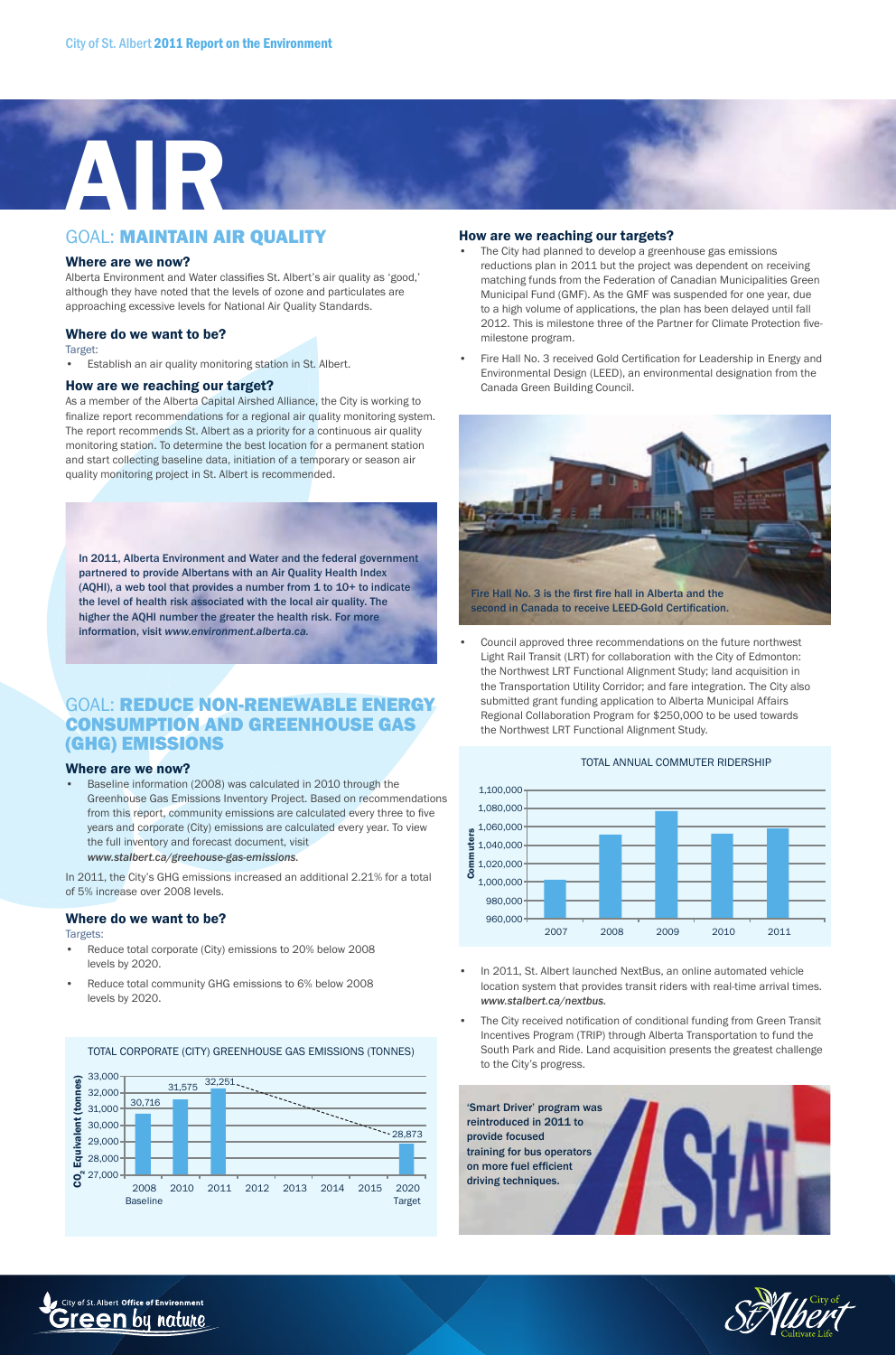

#### GOAL: PROMOTE SUSTAINABLE URBAN DEVELOPMENT

#### Where are we now?

St. Albert's residential development has mainly consisted of low-density single housing units. The City's current average net residential density is approximately 18.4 dwelling units per net residential hectare and most existing neighbourhoods have an average of 20% medium density.

#### Where do we want to be?

#### Targets:

- Achieve minimum density of 30 dwelling units per net residential hectare for new neighbourhoods.
- Achieve minimum of 30% for medium- or high-density residential units for new neighbourhoods.

#### How are we reaching our targets?

- City Council approved an amendment to the Municipal Development Plan to reflect the Capital Region Board Growth Plan target. Updated density targets have been established as a result of this regional goal.
- All references of Smart Growth were removed from the Municipal Development Plan.
- St. Albert received a \$6.8 million grant from the Government of Canada to be used for Big Lake Pointe, a 118-unit density development that will include affordable and market rental units.

#### GOAL: REDUCE SOLID WASTE **GENERATION**

#### Where are we now?

St. Albert's solid waste generation is at 137 kg annually per person, which continues to be much lower than the provincial average of 267 kg annually per person. The amount of waste diverted from the landfill has increased from 46% to 58% in 2011.







#### Where do we want to be?

#### Targets:

- Reduce solid waste generation to 125 kg per person per year by 2020.
- Increase solid waste diversion rate to 65% by 2020.

#### How are we reaching our targets?

- Full implementation of the automated solid waste and organics program occurred in June 2011 with the addition of curbside organics and yard waste pickup and automated bi-weekly collection.
- St. Albert held its first annual Large Item Drop Off event. Nearly 450 vehicles lined up to get rid of unwanted big household items.
- The City's Recycle Depot services expanded in 2011 to accept Household Hazardous Waste materials. For a list of accepted products, visit *www.stalbert.ca/household-hazardous-information.*



#### GOAL: PRESERVE AND MANAGE TREES, PARKS AND NATURAL AREAS

#### Where are we now?

The City manages more than 900 hectares of treed boulevards, sports fields, parks and natural areas. This represents one of the highest per-capita proportions of trees and open spaces for Canadian municipalities.

#### Where do we want to be?

#### Targets:

- Complete a review of the current standards for parks and natural areas as part of the Parks and Open Spaces Management Plan and Municipal Development Plan update review process.
- Protect 100% of proposed prioritized important natural areas.

#### How are we reaching our targets?

- The boardwalk through Riel Marsh in Lois Hole Provincial Park was completed including installation of the signage that provides educational information on the importance of wetlands.
- City designated the White Spruce Forest as a Municipal Historic Resource during National Forest Week and renamed the forest Grey Nuns White Spruce Park. A committee will direct the development of a forest management plan in 2012 for the area.
- Naturalization projects took place in Riel Pond, Willoughby Park and Lacombe Park areas.